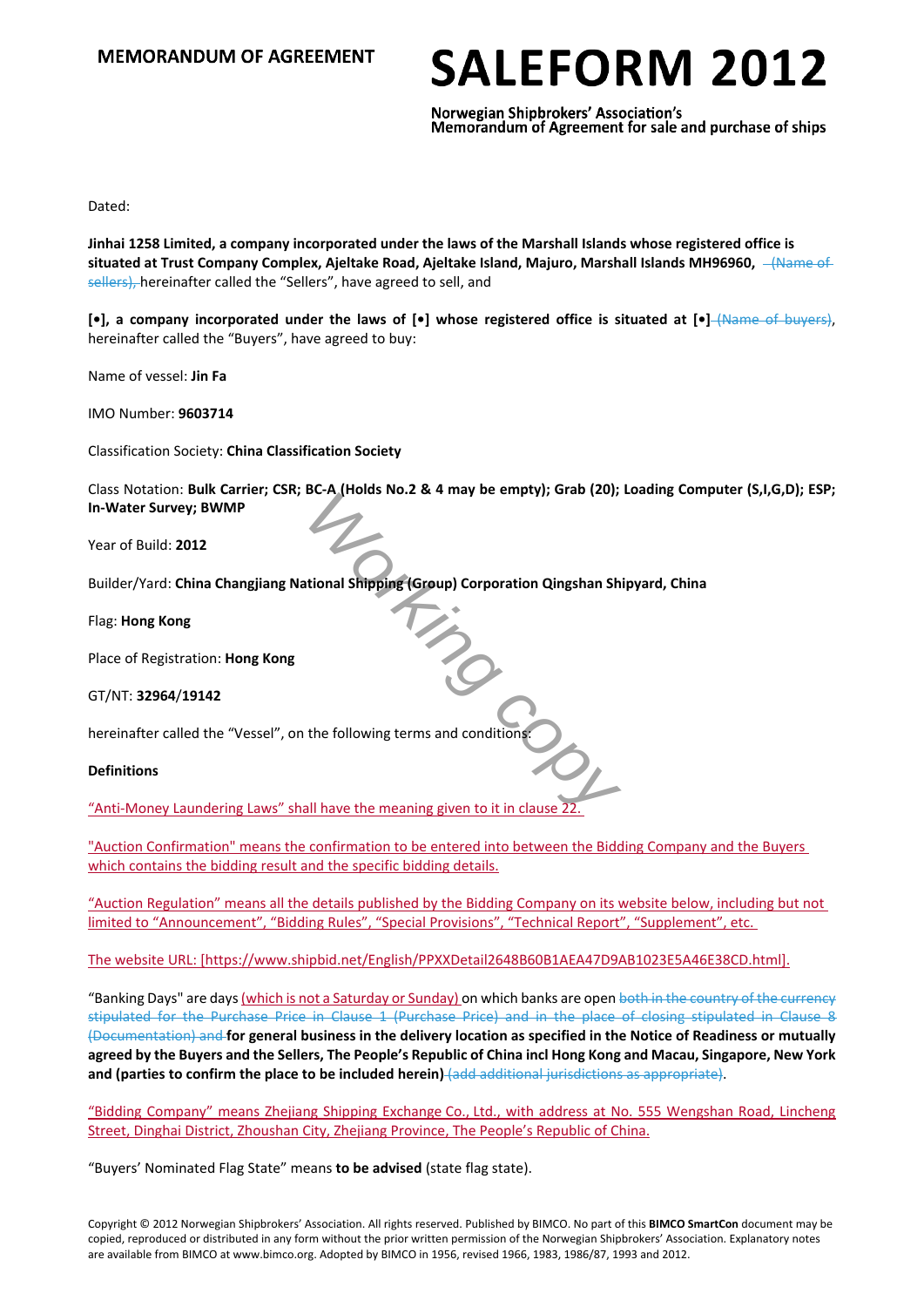"Class" means the class notation referred to above.

"Classification Society" means the Society referred to above.

"Deposit" shall have the meaning given in Clause 2 (Deposit).

"Deposit HolderEscrow Agent" means **Zhejiang Shipping Exchange Co., Ltd., with address at No. 555 Wengshan Road, Lincheng Street, Dinghai District, Zhoushan City, Zhejiang Province, The People's Republic of China** (state name and location of Deposit Holder) or, if left blank, the Sellers' Bank, which shall hold and release the Deposit, the Purchase Price and all other sums payable on delivery by the Buyers to the Sellers in accordance with this Agreement.

"Escrow Account" means the interest-free US Dollars bank account notified by Zhejiang Shipping Exchange Co., Ltd..

"In writing" or "written" means a letter handed over from the Sellers to the Buyers or vice versa, a registered letter, email or telefax.

"Parties" means the Sellers and the Buyers.

"Public Auction Notice" means the public auction notice issued by the Bidding Company on \_\_\_\_\_\_\_\_\_\_\_\_\_\_\_\_\_\_2022.

"Purchase Price" means the price for the Vessel as stated in Clause 1 (Purchase Price).

"Prohibited Person" shall have the meaning given to it in clause 19(c).

"Sellers' Account" means **the Sellers' US Dollars account with the following details:** (state details of bank account)

Bank: Industrial and Commercial Bank of China (Asia) Limited Account Name: JINHAI 1258 LIMITED Account Number: 861530068201 Swift Code: UBHKHKHHat the Sellers' Bank.

**ED**<br> **ED**<br> **ED**<br> **ED**<br> **ED**<br> **ED**<br> **ED**<br> **ED**<br> **ED**<br> **ED**<br> **ED**<br> **ED**<br> **ED**<br> **ED**<br> **ED**<br> **ED**<br> **ED**<br> **ED**<br> **ED**<br> **ED**<br> **ED**<br> **ED**<br> **ED**<br> **ED**<br> **ED**<br> **ED**<br> **ED**<br> **ED**<br> **ED**<br> **ED**<br> **ED**<br> **ED**<br> **ED**<br> **ED**<br> **ED**<br> **ED**<br> **ED**<br> "Sellers' Bank" means - The State name of bank, branch and details) or, if left blank, the bank notified by the Sellers to the Buyers for receipt of the balance of the Purchase Price. "Tax Deduction" shall have the meaning given to it in clause 10.

## **1. Purchase Price**

The Purchase Price is **USD \*\*\*\*\*\*\*\* (United States Dollars \*\*\*\*\*\* only)** (state currency and amount both in words and figures).

## **2. Deposit**

Following a successful bidding, the Buyers shall send a confirmation of the bidding in writing to the Sellers on the same day (the "Bidding Day") at the email address or facsimile number pursuant to clause 17. The Buyers shall sign the Auction Confirmation within two (2) Banking Days of the Bidding Day, and sign this Agreement with the Sellers within nine (9) Banking Days of the Bidding Day.

As security for the correct fulfilment of this Agreement the Buyers shall lodge a deposit of **the bidding deposit lodged by the Buyers into the Escrow Account on [●] March 2022, in an amount of USD [●] (United States Dollars [●] only) (the "Bidding Deposit"), shall be automatically converted into purchase deposit (the "Deposit") in the Escrow Account after the date that% (***percent) or, if left blank, 10% (ten per cent),* of the Purchase Price (the "Deposit") in an interest bearing account for the Parties with the Deposit Holder within three (3) Banking Days after the date that:

 $(H)$  this Agreement has been signed by the Parties and exchanged in original or by e-mail or telefax.

The Buyers hereby confirm that the Bidding Deposit paid by the Buyers to the Escrow Agent in accordance with the Auction Regulation and the Public Auction Notice shall automatically turn into the Deposit under this Agreement once this Agreement is duly signed by the Buyers and the Sellers.

Should the Buyers fail to take delivery of the Vessel according to Clause 5 (Delivery), Sellers are entitled to keep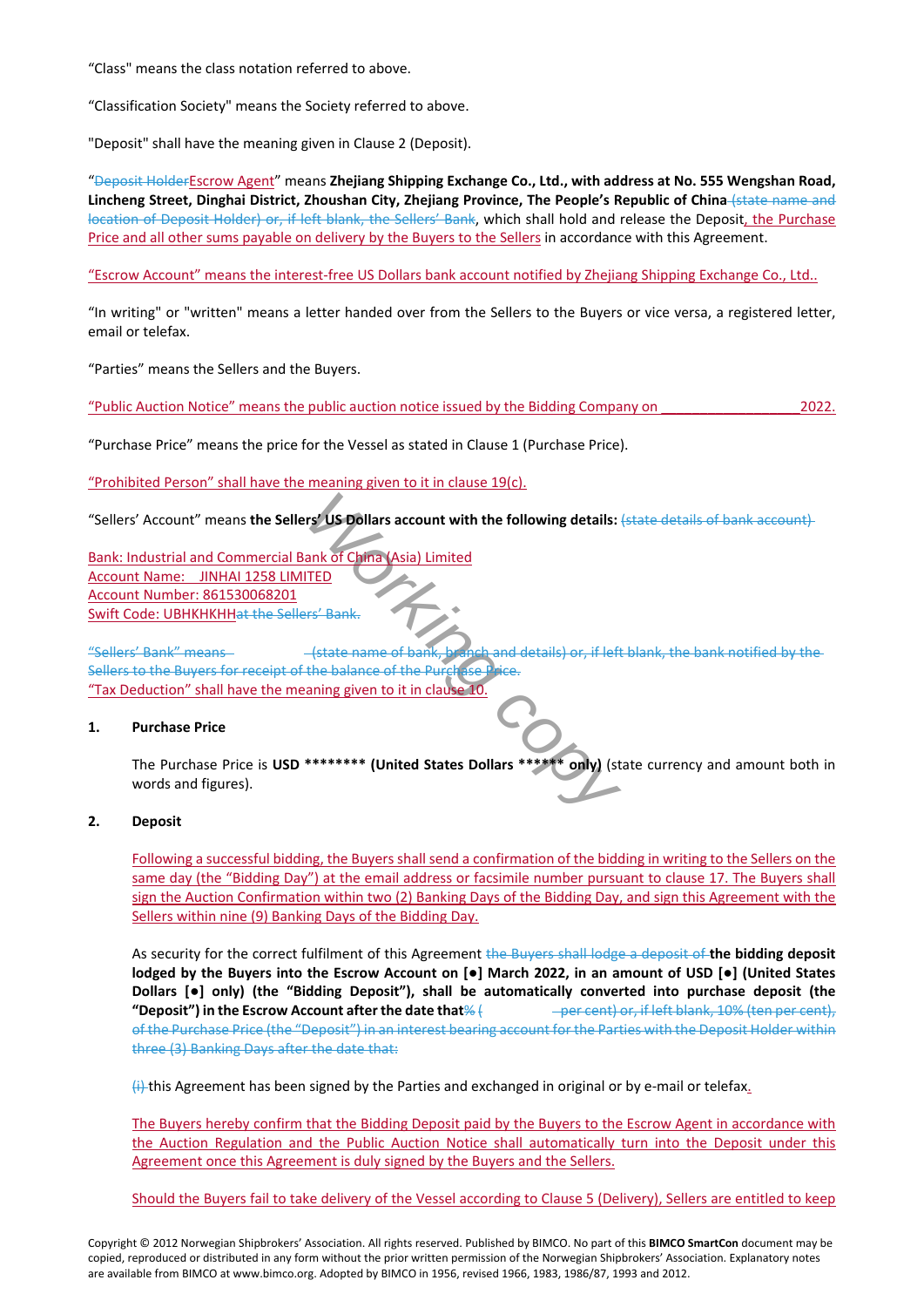#### the Deposit whatsoever.; and

(ii) the Deposit Holder has confirmed in writing to the Parties that the account has been opened.

The Deposit shall be released in accordance with joint written instructions of the Parties. Interest, if any, shall be credited to the Buyers. Any fee charged for holding and releasing the Deposit shall be borne equally by the Parties. The Parties shall provide to the Deposit Holder all necessary documentation to open and maintain the account without delay.

#### **3. Payment**

The balance of the Purchase Price, together with any sum for the remaining bunkers and lubricating oils as specified in Clause 7, and all other sums payable on delivery by the Buyers to the Sellers under this Agreement shall be remitted to the Escrow Account by telegraphic transfer in accordance with this Agreement (or as may be otherwise agreed between the Sellers and the Buyers), at least two (2) Banking Days prior to the date of delivery notified by the Sellers to the Buyers in accordance with Clause 5(b) (Time and place of delivery and notices). Bank charges, for the Purchase Price, together with any sum for the remaining bunkers and lubricating oils as specified in Clause 7, and all other sums payable on delivery by the Buyers to the Sellers under this Agreement, if any, shall be for the Buyers' account.

Any delay or failure to pay any fees under this Clause 3 shall be deemed to be a breach of this Agreement and the Public Auction Notice.

**Example 12 Follows and the Buyers, on delivery date, the Prefilion Exercise Profilion Exercise Proposition**<br> **Example 12 Follows and the Sellers on e Escrow Agent who shall release the Deposit, the remaining bunkers and l** Unless otherwise agreed by the Sellers and the Buyers, on delivery date, the Protocol of Delivery and Acceptance evidencing the delivery under this Agreement shall be executed by the Sellers and the Buyers. A true copy of the Protocol of Delivery and Acceptance, signed by the Buyers and the Sellers on delivery, shall be provided by the Sellers and presented to the Escrow Agent who shall release the Deposit, the balance of the Purchase Price, together with any sum for the remaining bunkers and lubricating oils as specified in Clause 7 and all other sums payable upon receipt of the Protocol of Delivery and Acceptance and the written notice from the Sellers to the Escrow Agent to release the balance of the Purchase Price, together with any sum for the remaining bunkers and lubricating oils as specified in Clause 7 and all other sums payable, within three (3) Banking Days free of bank charges and any fees payable to the Bidding Company to the Sellers' Account.

On delivery of the Vessel, but not later than three (3) Banking Days after the date that Notice of Readiness has been given in accordance with Clause 5 (Time and place of delivery and notices):

(i) the Deposit shall be released to the Sellers; and

(ii) the balance of the Purchase Price and all other sums payable on delivery by the Buyers to the Sellers under this Agreement shall be paid in full free of bank charges to the Sellers' Account.

#### **4. Inspection**

- (a) $*$  The Buyers have inspected and accepted the Vessel's classification records. The Buyers have also inspected the Vessel inspected the Vessel at/in (state place) on(state date) and have accepted the Vessel (or have deemed to have accepted the Vessel if inspection of the Vessel has not been carried out) following this inspection and the sale is outright and definite, subject only to the terms and conditions of this Agreement.
- $(b)*$  The Buyers shall have the right to inspect the Vessel's classification records and declare whether same are accepted or not within accepted).
- The Sellers shall make the Vessel available for inspection at/in and the state place/range) within (state date/period).

The Buyers shall undertake the inspection without undue delay to the Vessel. Should the Buyers cause undue delay they shall compensate the Sellers for the losses thereby incurred.

The Buyers shall inspect the Vessel without opening up and without cost to the Sellers.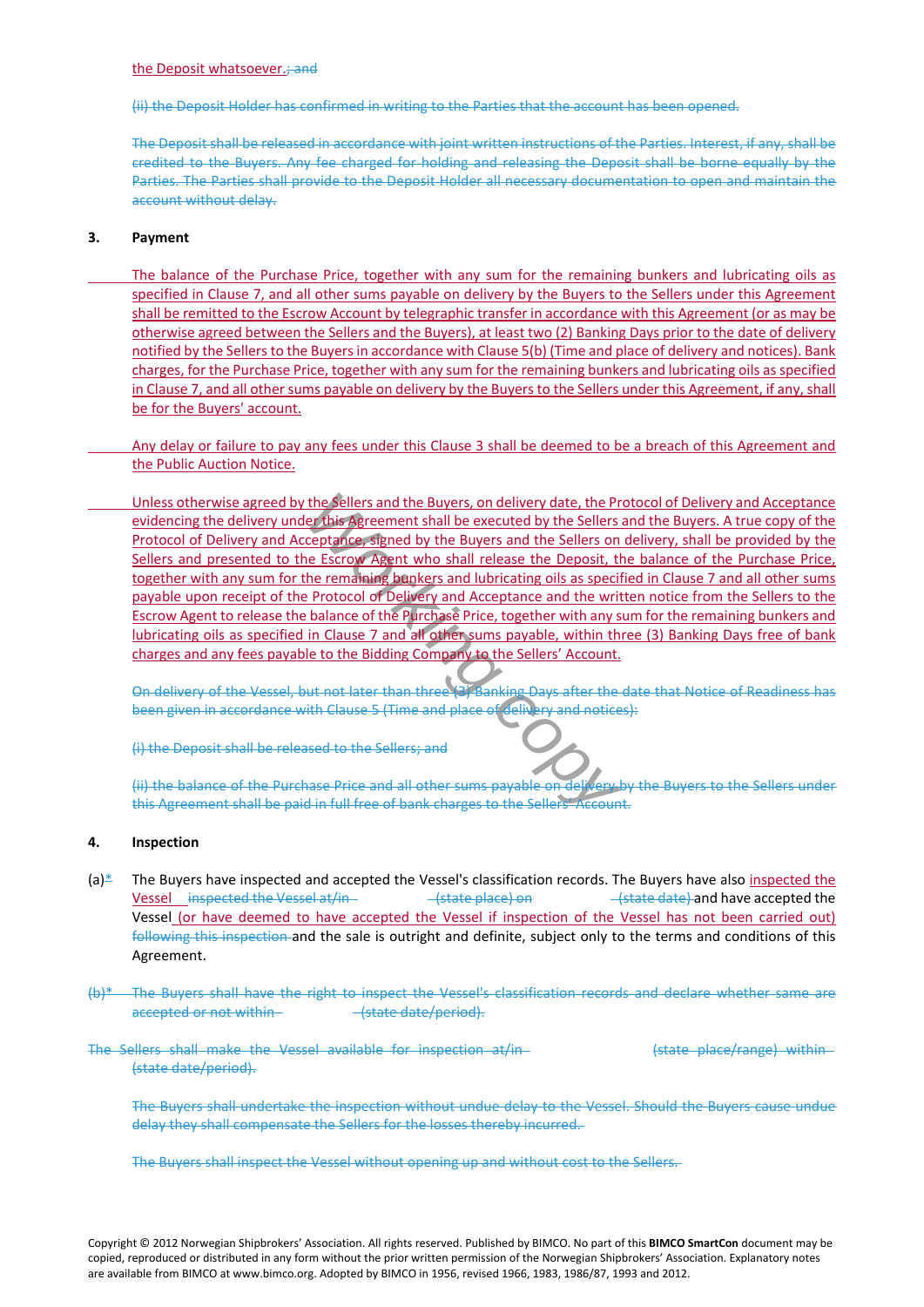During the inspection, the Vessel's deck and engine log books shall be made available for examination by the Buyers.

The sale shall become outright and definite, subject only to the terms and conditions of this Agreement, provided that the Sellers receive written notice of acceptance of the Vessel from the Buyers within seventy-two (72) hours after completion of such inspection or after the date/last day of the period stated in Clause 4(b)(ii), whichever is earlier.

Should the Buyers fail to undertake the inspection as scheduled and/or notice of acceptance of the Vessel's classification records and/or of the Vessel not be received by the Sellers as aforesaid, the Deposit together with interest earned, if any, shall be released immediately to the Buyers, whereafter this Agreement shall be null and void.

\*4(a) and 4(b) are alternatives; delete whichever is not applicable. In the absence of deletions, alternative 4(a) shall apply.

#### **5. Time and place of delivery and notices**

(a) The Vessel shall be delivered and taken on an "as is where is" basis, as she is and where she is at the time that the Buyers take delivery at one safe port or anchorage or pilot station withinover safely afloat at a safe and accessible berth or anchorage at/in **Singapore – Japan range (including China and Korea) at the Sellers' option. Sellers are not responsible for any time and cost for Buyers to take delivery of the Vessel which shall be for the Buyers' account.** (state place/range) in the Sellers' option.

Notice of Readiness shall not be tendered before: **8 April 2022** (date)

Cancelling Date (see Clauses 5(c) , 6 (a)(i), 6 (a)(iii) and 14): **30 June 2022**

(b) The Sellers shall keep the Buyers well informed of the Vessel's itinerary and shall provide the Buyers with twenty (20) fifteen (15), ten (10), five (5) and three (3) days' approximate notice and one (1) day's definite notice of the date the Sellers intend to tender Notice of Readiness and of the intended place of delivery.

When the Vessel is at the place of delivery and physically ready for delivery in accordance with this Agreement, the Sellers shall give the Buyers a written Notice of Readiness for delivery and the Buyers shall take delivery of the Vessel within three (3) Banking Days of the date of such Notice of Readiness for delivery.

**Example 12022** (date)<br> **Example 12022** (date)<br> **Example 12022**<br> **Were set that the Vessel's itinerary and shape (5) and three (3) days' approximate notice and c<br>
Mer (5) and three (3) days' approximate notice and c<br>
ander** (c) If the Sellers anticipate that, by reason including but not limited to any force majaure factors or the COVID-19 pandemic pursuant to Clause 23 (COVID-19 pandemic clause), notwithstanding the exercise of due diligence by them, the Vessel will not be ready for delivery by the Cancelling Date they may notify the Buyers in writing stating the date when they anticipate that the Vessel will be ready for delivery and proposing a new Cancelling Date. Upon receipt of such notification the Buyers shall have the option of either cancelling this Agreement in accordance with Clause 14 (Sellers' Default) within twenty-four (24) hours three (3) Banking Days of receipt of the notice or of accepting the new date as the new Cancelling Date within twenty-four (24) hours of receipt of the notice or of accepting the new date as the new Cancelling Date. If the Buyers have not declared their option within three (3) Banking Days of receipt of the Sellers' notificationthe above timeline or if the Buyers accept the new date, the date proposed in the Sellers' notification shall be deemed to be the new Cancelling Date and shall be substituted for the Cancelling Date stipulated in Clause 5(a) above.

If this Agreement is maintained with the new Cancelling Date all other terms and conditions hereof including those contained in Clauses 5(b) and 5(d) shall remain unaltered and in full force and effect.

- (d) Cancellation, failure to cancel or acceptance of the new Cancelling Date shall be entirely without prejudice to any claim for damages the Buyers may have under Clause 14 (Sellers' Default) for the Vessel not being ready by the original Cancelling Date.
- (e) Without prejudice to the Buyers' obligation to take delivery of the Vessel "as is where is", Should should the Vessel become an actual, constructive or compromised total loss before delivery, the Deposit without together with interest earned, if any, shall be released immediately to the Buyers whereafter this Agreement shall be null and void.

#### **6. Divers Inspection / Drydocking**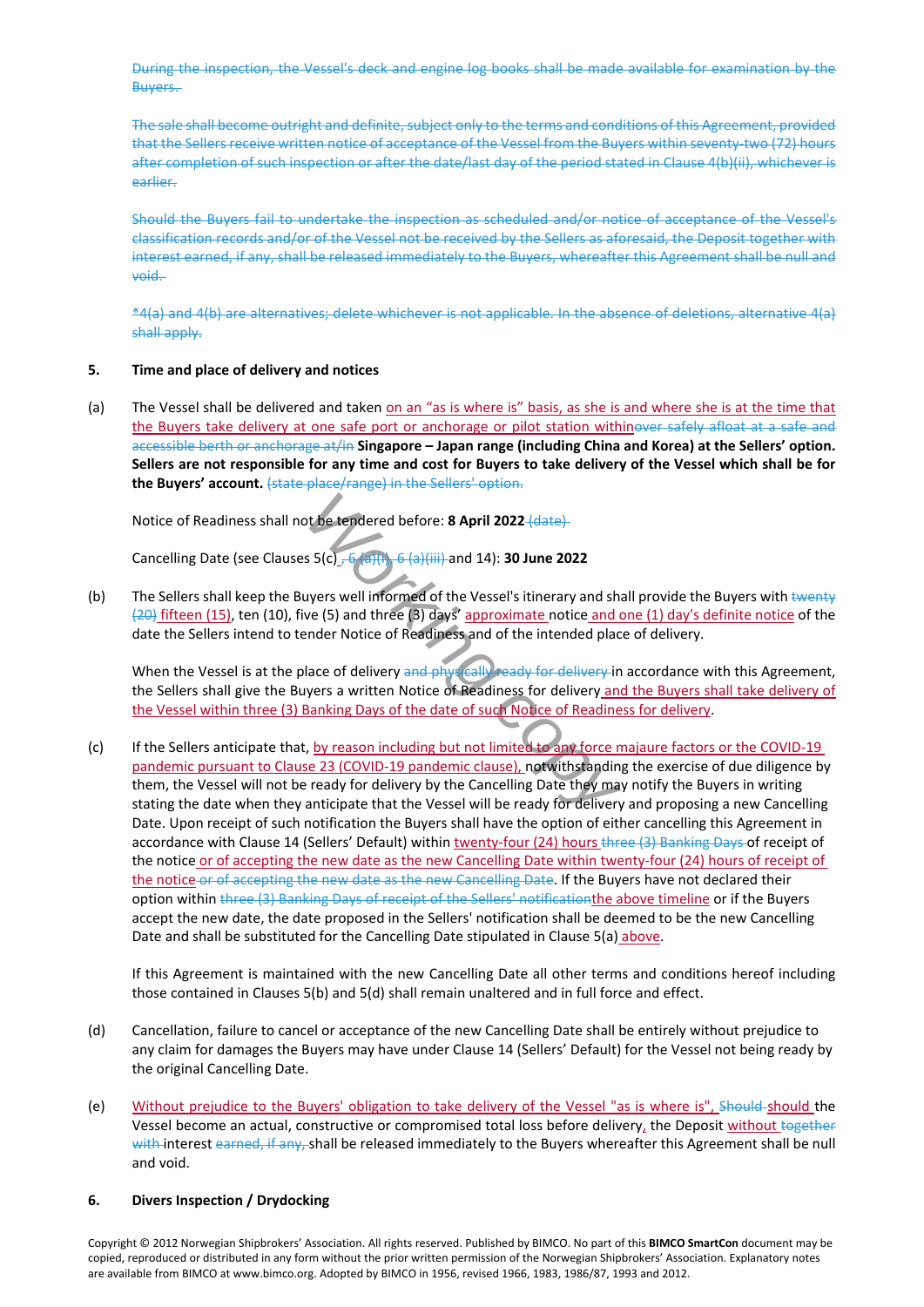- (a) $*$  (i) The Buyers shall waive the drydocking or UWI (underwater inspection) before delivery. have the option at their cost and expense to arrange for an underwater inspection by a diver approved by the Classification Society prior to the delivery of the Vessel. Such option shall be declared latest nine (9) days prior to the Vessel's intended date of readiness for delivery as notified by the Sellers pursuant to Clause 5(b) of this Agreement. The Sellers shall at their cost and expense make the Vessel available for such inspection. This inspection shall be carried out without undue delay and in the presence of a Classification Society surveyor arranged for by the Sellers and paid for by the Buyers. The Buyers' representative(s) shall have the right to be present at the diver's inspection as observer(s) only without interfering with the work or decisions of the Classification Society surveyor. The extent of the inspection and the conditions under which it is performed shall be to the satisfaction of the Classification Society. If the conditions at the place of delivery are unsuitable for such inspection, the Sellers shall at their cost and expense make the Vessel available at a suitable alternative place near to the delivery port, in which event the Cancelling Date shall be extended by the additional time required for such positioning and the subsequent repositioning. The Sellers may not tender Notice of Readiness prior to completion of the underwater inspection.
- (ii) If the rudder, propeller, bottom or other underwater parts below the deepest load line are found broken, damaged or defective so as to affect the Vessel's class, then (1) unless repairs can be carried out afloat to the satisfaction of the Classification Society, the Sellers shall arrange for the Vessel to be drydocked at their expense for inspection by the Classification Society of the Vessel's underwater parts below the deepest load line, the extent of the inspection being in accordance with the Classification Society's rules (2) such defects shall be made good by the Sellers at their cost and expense to the satisfaction of the Classification Society without condition/recommendation\*\* and (3) the Sellers shall pay for the underwater inspection and the Classification Society's attendance.
- **Example 19 Fourier and the Classificat**<br> **Example 19 Fourier defects against a deduction from the Purchase Priving our direct peairs to the satisfaction of the Classifier<br>
rights what sever in respect of the defects and/o** Notwithstanding anything to the contrary in this Agreement, if the Classification Society do not require the aforementioned defects to be rectified before the next class drydocking survey, the Sellers shall be entitled to deliver the Vessel with these defects against a deduction from the Purchase Price of the estimated direct cost (of labour and materials) of carrying out the repairs to the satisfaction of the Classification Society, whereafter the Buyers shall have no further rights whatsoever in respect of the defects and/or repairs. The estimated direct cost of the repairs shall be the average of quotes for the repair work obtained from two reputable independent shipyards at or in the vicinity of the port of delivery, one to be obtained by each of the Parties within two (2) Banking Days from the date of the imposition of the condition/recommendation, unless the Parties agree otherwise. Should either of the Parties fail to obtain such a quote within the stipulated time then the quote duly obtained by the other Party shall be the sole basis for the estimate of the direct repair costs. The Sellers may not tender Notice of Readiness prior to such estimate having been established.
- (iii) If the Vessel is to be drydocked pursuant to Clause 6(a)(ii) and no suitable dry-docking facilities are available at the port of delivery, the Sellers shall take the Vessel to a port where suitable drydocking facilities are available, whether within or outside the delivery range as per Clause 5(a). Once dry docking has taken place the Sellers shall deliver the Vessel at a port within the delivery range as per Clause 5(a) which shall, for the purpose of this Clause, become the new port of delivery. In such event the Cancelling Date shall be extended by the additional time required for the drydocking and extra steaming, but limited to a maximum of fourteen (14) days.
- (b)\* The Sellers shall place the Vessel in drydock at the port of delivery for inspection by the Classification Society of the Vessel's underwater parts below the deepest load line, the extent of the inspection being in accordance with the Classification Society's rules. If the rudder, propeller, bottom or other underwater parts below the deepest load line are found broken, damaged or defective so as to affect the Vessel's class, such defects shall be made good at the Sellers' cost and expense to the satisfaction of the Classification Society without condition/recommendation\*\*. In such event the Sellers are also to pay for the costs and expenses in connection with putting the Vessel in and taking her out of drydock, including the drydock dues and the Classification Society's fees. The Sellers shall also pay for these costs and expenses if parts of the tailshaft system are condemned or found defective or broken so as to affect the Vessel's class. In all other cases, the Buyers shall pay the aforesaid costs and expenses, dues and fees.
- (c) If the Vessel is drydocked pursuant to Clause 6 (a)(ii) or 6 (b) above:
- (i) The Classification Society may require survey of the tailshaft system, the extent of the survey being to the satisfaction of the Classification surveyor. If such survey is not required by the Classification Society, the Buyers shall have the option to require the tailshaft to be drawn and surveyed by the Classification Society, the extent of the survey being in accordance with the Classification Society's rules for tailshaft survey and consistent with the current stage of the Vessel's survey cycle. The Buyers shall declare whether they require the tailshaft to be drawn and surveyed not later than by the completion of the inspection by the Classification Society. The drawing and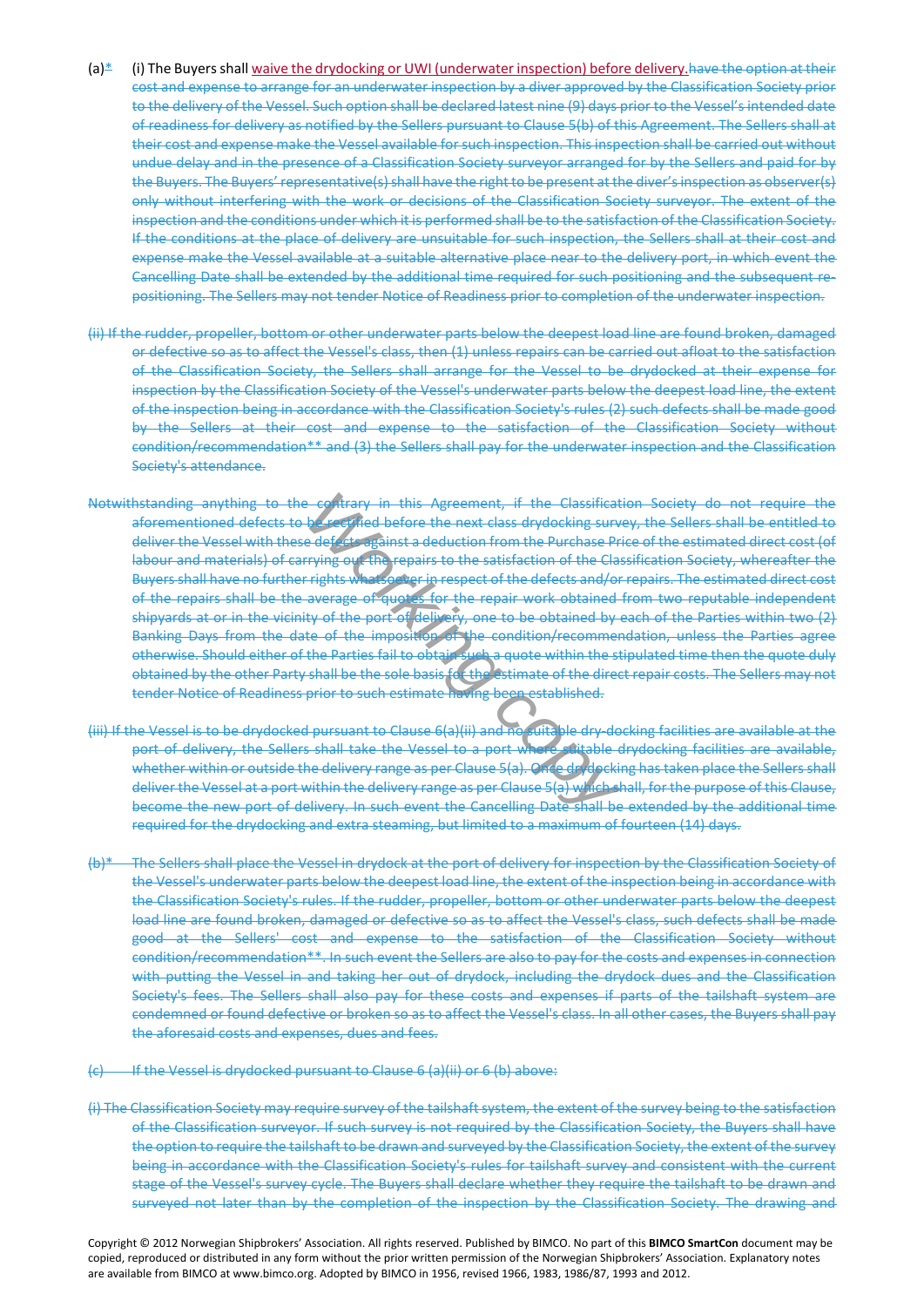refitting of the tailshaft shall be arranged by the Sellers. Should any parts of the tailshaft system be condemned or found defective so as to affect the Vessel's class, those parts shall be renewed or made good at the Sellers' cost and expense to the satisfaction of Classification Society without condition/recommendation\*\*.

- (ii) The costs and expenses relating to the survey of the tailshaft system shall be borne by the Buyers unless the Classification Society requires such survey to be carried out or if parts of the system are condemned or found defective or broken so as to affect the Vessel's class, in which case the Sellers shall pay these costs and expenses.
- (iii) The Buyers' representative(s) shall have the right to be present in the drydock, as observer(s) only without interfering with the work or decisions of the Classification Society surveyor.
- (iv) The Buyers shall have the right to have the underwater parts of the Vessel cleaned and painted at their risk, cost and expense without interfering with the Sellers' or the Classification Society surveyor's work, if any, and without affecting the Vessel's timely delivery. If, however, the Buyers' work in drydock is still in progress when the Sellers have completed the work which the Sellers are required to do, the additional docking time needed to complete the Buyers' work shall be for the Buyers' risk, cost and expense. In the event that the Buyers' work requires such additional time, the Sellers may upon completion of the Sellers' work tender Notice of Readiness for delivery whilst the Vessel is still in drydock and, notwithstanding Clause 5(a), the Buyers shall be obliged to take delivery in accordance with Clause 3 (Payment), whether the Vessel is in drydock or not.
- \*6 (a) and 6 (b) are alternatives; delete whichever is not applicable. In the absence of deletions, alternative 6 (a) shall apply.
- \*\*Notes or memoranda, if any, in the surveyor's report which are accepted by the Classification Society without condition/recommendation are not to be taken into account.

# **7. Spares, bunkers and other items**

**Example 20** be taken into account.<br> **Example 30** be taken into account.<br> **Example 30** be taken into account.<br> **Example 20** be taken into account.<br> **Example 30** account.<br> **Example 30** with everything belonging the the time The Sellers shall deliver the Vessel to the Buyers with everything belonging to her on board and on shore. All spare parts and spare equipment including spare tail-end shaft(s) and/or spare propeller(s)/propeller blade(s), if any, belonging to the Vessel at the time of inspection used or unused, whether on board or not shall become the Buyers' property, but spares on order are excluded. Forwarding charges, if any, shall be for the Buyers' account. The Sellers are not required to replace spare parts including spare tail-end shaft(s) and spare propeller(s)/propeller blade(s) which are taken out of spare and used as replacement prior to delivery, but the replaced items shall be the property of the Buyers. Unused store and provisions shall be included in the sale and be taken over by the Buyers without extra payment.

Library and forms exclusively for use in the Sellers' vessel(s) and captain's, officers' and crew's personal belongings including the slop chest are excluded from the sale without compensation, as well as the following additional items: **(to be advised)** (include list)

Items on board which are on hire or owned by third parties, listed as follows, are excluded from the sale without compensation: **(to be advised)** (include list)

The Sellers and the Buyers shall take measurement of the remaining bunkers and unused lubricating oils on the delivery date. Items on board at the time of inspection which are on hire or owned by third parties, not listed above, shall be replaced or procured by the Sellers prior to delivery at their cost and expense. The Buyers shall take over remaining bunkers and unused lubricating and hydraulic oils and greases in storage tanks and unopened drums and pay eitheras follows:

 $(a)^*$  For bunkers on board

 the actual net price (excluding barging expenses) as evidenced by invoices or vouchers; or if invoices or vouchers are unavailable, the Platts Singapore price on the 4th business day prior to the date of delivery to be applied.

 $(b)^*$  For unused lubricating oils, hydraulic oils and greases

the actual net price (excluding barging expenses) as evidenced by invoices or vouchers.

the current net market price (excluding barging expenses) at the port and date of delivery of the Vessel or, if unavailable, at the nearest bunkering port,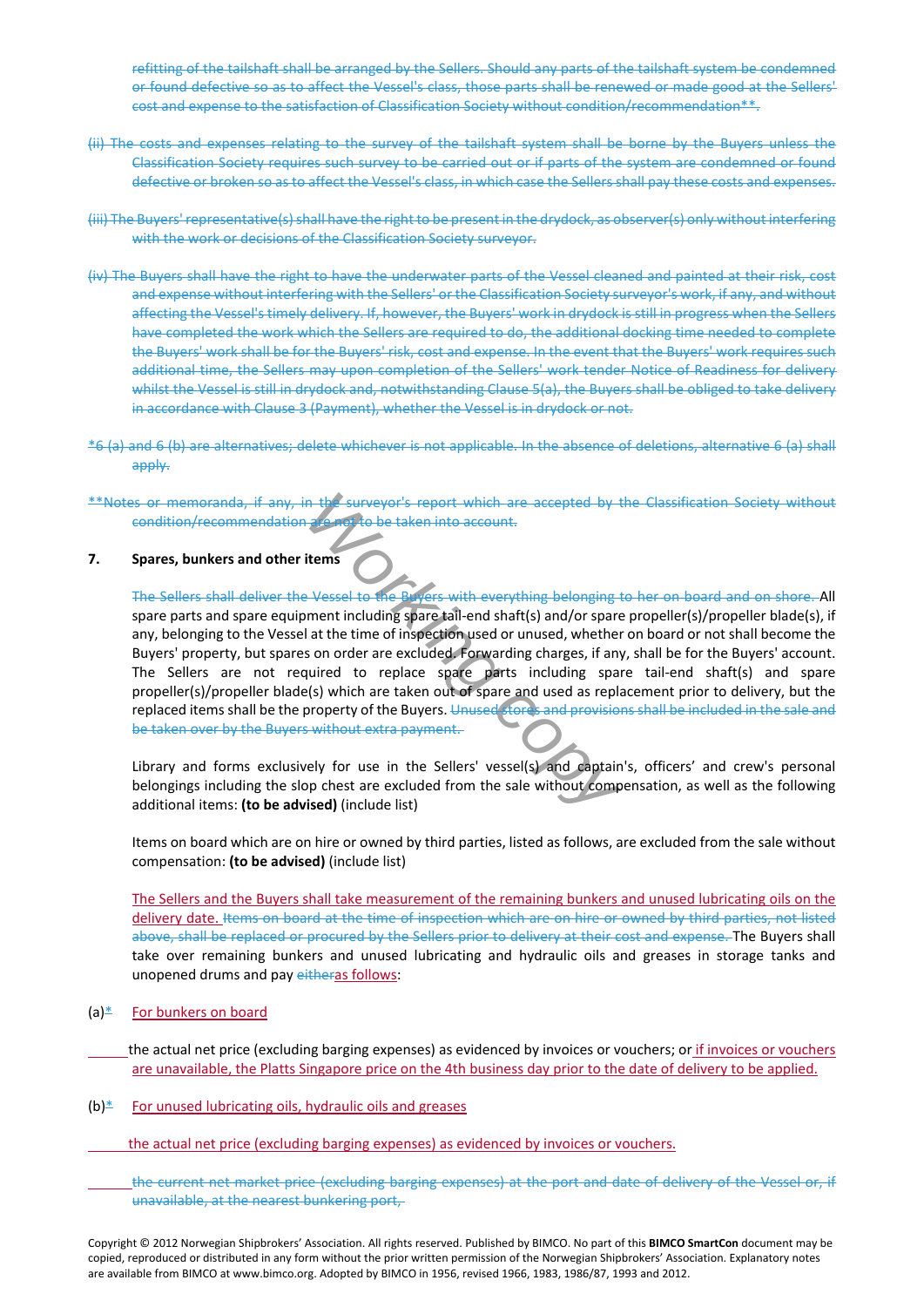Payment under this Clause shall be made at the same time and place and in the same currency as the Purchase Price.

"inspection" in this Clause 7, shall mean the Buyers' inspection according to Clause 4(a) or 4(b) (Inspection), if applicable. If the Vessel is taken over without inspection, the date of this Agreement shall be the relevant date.

\*(a) and (b) are alternatives, delete whichever is not applicable. In the absence of deletions alternative (a) shall apply.

#### **8. Documentation**

The place of closing: **To be confirmed** 

(a) In exchange for payment of the Purchase Price the Sellers shall provide the Buyers with the following delivery documents: (The required documents to be confirmed)

(i) Legal Bill(s) of Sale in a form recordable in the Buyers' Nominated Flag State, transferring title of the Vessel and stating that the Vessel is free from all mortgages, encumbrances and maritime liens or any other debts whatsoever, duly notarially attested and legalised or apostilled, as required by the Buyers' Nominated Flag State;

(ii)

L

 (A) a copy of the articles of association and certificate of incorporation of the Sellers, in each case signed by one director of the Sellers;

association and certificate of incorporation of the<br>
solutions of the board of directors of the Sellers a<br>
al to be sent to the Buyers as soon as possible after<br>
e, shareholder and other action has been taker<br>
ormance of t (B) a copy of the written resolutions of the board of directors of the Sellers approving the sale and transfer of the Vessel, with the original to be sent to the Buyers as soon as possible after delivery of the Vessel; Evidence that all necessary corporate, shareholder and other action has been taken by the Sellers to authorise the execution, delivery and performance of this Agreement;

(iii) a copy of the Power of Attorney of the Sellers appointing one or more representatives to act on behalf of the Sellers in the performance of this Agreement, with the original to be sent to the Buyers as soon as possible after delivery of the Vessel, duly notarially attested and legalized or apostilled (as appropriate);

(iv) a copy of the Certificate or Transcript of Registry issued by the competent authorities of the flag state on the date of delivery evidencing the Sellers' ownership of the Vessel and that the Vessel is free from registered encumbrances and mortgages, to be faxed or e-mailed by such authority to the closing meetingBuyers with the original to be sent to the Buyers as soon as possible after delivery of the Vessel;

(v) Declaration of Class or (depending on the Classification Society) a Class Maintenance Certificate issued within three (3)ten (10) Banking Days prior to delivery confirming that the Vessel is in Class free of condition/recommendation;

(vi) Certificate of Deletion of the Vessel from the Vessel's registry issued or other official evidence of deletion appropriate to the Vessel's registry at the time of delivery, or, in the event that the registry does not as a matter of practice issue such documentation immediately, a written undertaking by the Sellers to effect deletion from the Vessel's registry forthwith and provide a certificate or other official evidence of deletion to the Buyers promptly and latest within four (4) weekstwenty (20) Banking Days after the Purchase Price has been paid, the Protocol of Delivery and Acceptance has been signed, dated and timed and the Vessel has been delivered;

(vii) A copy of the Vessel's Continuous Synopsis Record certifying the date on which the Vessel ceased to be registered with the Vessel's registry, or, in the event that the registry does not as a matter of practice issue such certificate immediately, a written undertaking from the Sellers to provide the copy of this certificate promptly upon it being issued together with evidence of submission by the Sellers of a duly executed Form 2 stating the date on which the Vessel shall cease to be registered with the Vessel's registry;

(viii) Commercial Invoice for the Vessel;

(ix) Commercial Invoice(s) for bunkers, lubricating and hydraulic oils and greases;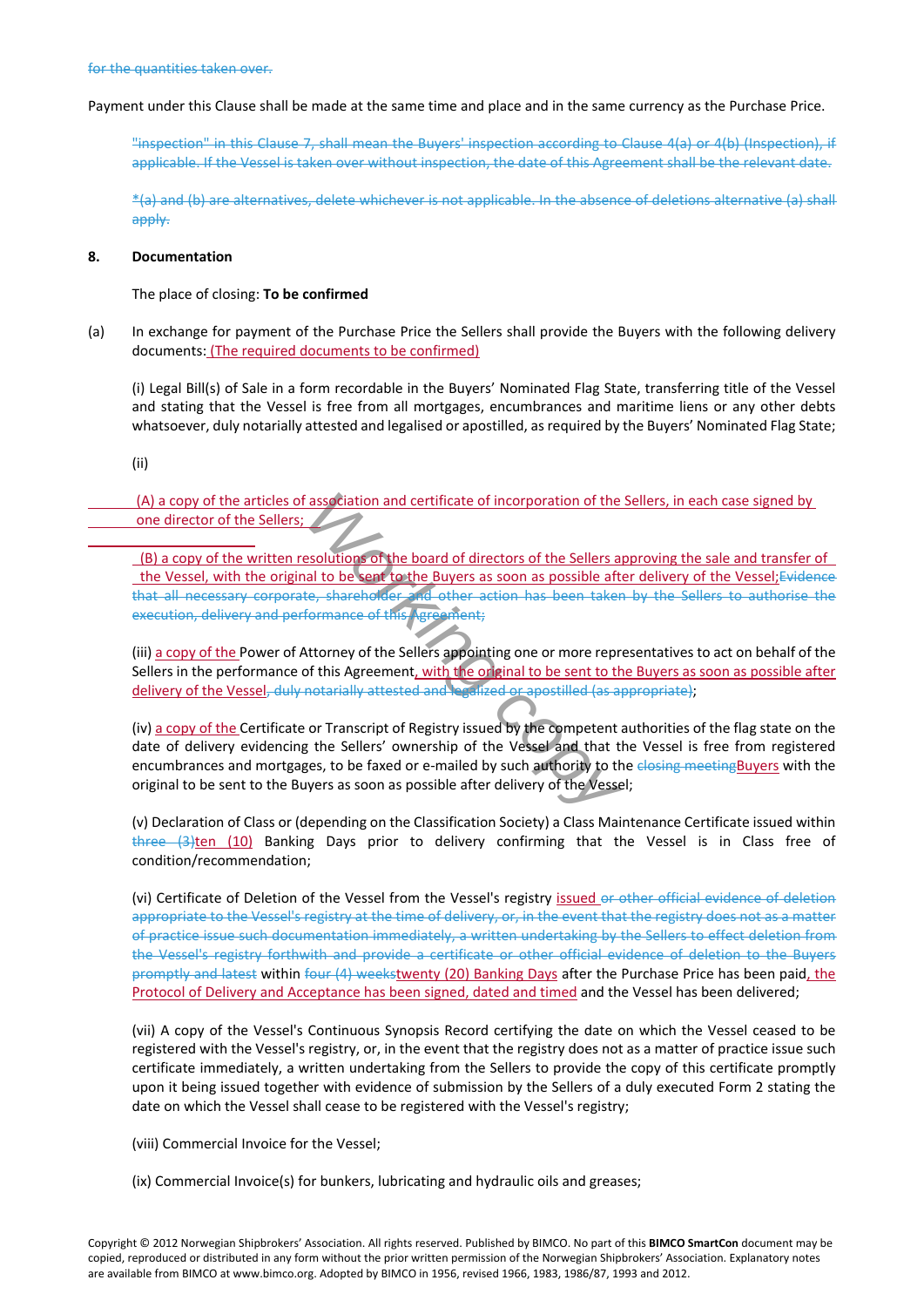(x) A copy of the Sellers' letter to their satellite communication provider cancelling the Vessel's communications contract which is to be sent immediately after delivery of the Vessel;

(xi) Any additional documents as may reasonably be required by the competent authorities of the Buyers' Nominated Flag State for the purpose of registering the Vessel, provided the Buyers notify the Sellers of any such documents as soon as possible after the date of this Agreement but in any event, ten (10) Bankings Days prior to delivery; and

(xi) Good Standing Certificate issued by the Sellers' place of incorporation within ten (10) Banking Days prior to delivery.

(xii) Certificate of Incumbency issued by the Sellers' place of incorporation within ten (10) Banking Days prior to delivery.

(xii) The Sellers' letter of confirmation that to the best of their knowledge, the Vessel is not black listed by any nation or international organisation.

(b)  $-At$  the time of delivery the Buyers shall provide the Sellers with:

(i) The original of any Evidence evidence that all necessary corporate, shareholder and other action has been taken by the Buyers to authorise the execution, delivery and performance of this Agreement, including the resolutions of the Board of Directors of the Buyers, approving and ratifying: (i) this Agreement and any further addendum, supplement or addendum to this Agreement, (ii) the purchase and acquisition of the Vessel as per this Agreement, and (iii) the execution of any and all documents relating to the purchase of the Vessel, including but not limited to the Protocol of Delivery and Acceptance.; and

Directors of the Buyers, approving and ratifying: ( **addendum** to this Agreement, (ii) the purchase and<br>
execution of any and all documents relating to the<br>
col of Delivery and Acceptance.; and<br>
correy of the Buyers appoin (ii) The original Power of Attorney of the Buyers appointing one or more representatives to act on behalf of the Buyers in connection with completion of the purchase of the Vessel as per this Agreement and any further addendum, supplement or amendment thereto and registration of title to the Vessel in the name of the Buyers in the performance of this Agreement, duly notarially attested and legalised or apostilled (as appropriate).

(iii) Articles of Incorporation of the Buyers certified as true copy by the Company's Director or Company Secretary.

(iv) Certificate of Incumbency or similar issued by the relevant authority with which the Buyers are incorporated, stating the names of the Directors and dated not more than ten (10) banking days before the expected time of delivery of the Vessel.

- (c) If any of the documents listed in Sub-clauses (a) and (b) above are not in the English language they shall be accompanied by an English translation by an authorised translator or certified by a lawyer qualified to practice in the country of the translated language and the costs of such translation shall be borne by the Buyers.
- (d) The Parties shall to the extent possible exchange copies, drafts or samples of the documents listed in Sub-clause (a) and Sub-clause (b) above for review and comment by the other party not later than (state number of days), or if left blank, nine (9) days prior to the Vessel's intended date of readiness for delivery as notified by the Sellers pursuant to Clause 5(b) of this Agreement, unless otherwise agreed.
- (e) Concurrent with the exchange of documents in Sub-clause (a) and Sub-clause (b) above, the Sellers shall also hand to the Buyers the classification certificate(s) as well as all plans, drawings and manuals, (excluding ISM/ISPS manuals), which are on board the Vessel. Other certificates which are on board the Vessel shall also be handed over to the Buyers unless the Sellers are required to retain same, in which case the Buyers have the right to take copies.
- (f) Other technical documentation which may be in the Sellers' possession shall promptly after delivery be forwarded to the Buyers at their expense, if they so request. The Sellers may keep the Vessel's log books but the Buyers have the right to take copies of same and the Buyers are to bear the costs of taking copies.
- (g) The Parties shall sign and deliver to each other a Protocol of Delivery and Acceptance confirming the date and time of delivery of the Vessel from the Sellers to the Buyers.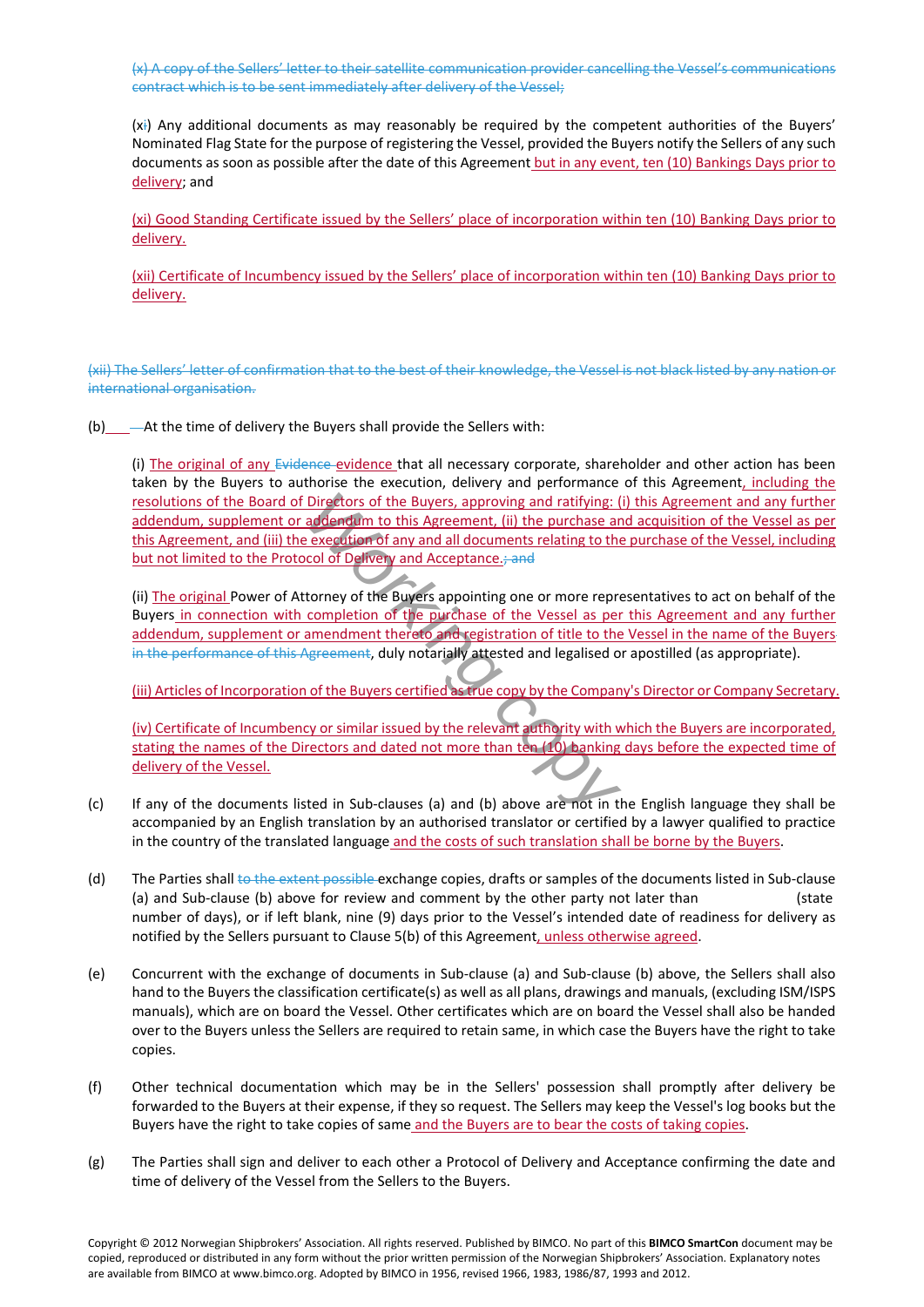#### **9. Encumbrances**

The Sellers warrant that the Vessel, at the time of delivery, is free from all charters, encumbrances, mortgages and maritime liens or any other debts whatsoever, and is not subject to Port State or other administrative detentions. The Sellers hereby undertake to indemnify the Buyers against all consequences of claims made against the Vessel which have been incurred prior to the time of delivery.

#### **10. Taxes, fees and expenses**

Any taxes, fees and expenses in connection with the purchase and registration in the Buyers' Nominated Flag State shall be for the Buyers' account, whereas similar charges in connection with the closing of the Sellers' register shall be for the Sellers' account.

Any payment made by the Buyers to the Sellers under this Agreement shall be paid:

- (i) without any set-off, cross-claim or condition whatsoever;
- (ii) free and clear of any Tax Deduction or withholding; and

 (iii) without predudice to the foregoing, if the Buyers are required, by law or regulation applicable to the Buyers, to make a Tax Deduction from any payment:

- a. the Buyers shall notify the Sellers in any event at least three (3) Banking Days prior to the expected due date of the relevant payment;
- b. the amount due in respect of the relevant payment shall be increased by the amount necessary to ensure that the Sellers receive and retain (free from any liability relating to the Tax Deduction) a net amount which, after the Tax Deduction, is equal to the full amount which they would otherwise have received.

 In this clause 10, "Tax Deduction" means any deduction or withholding for or on account of any present or Future tax.

## **11. Condition on delivery**

**Example 12**<br> **Example 2** and retain (free from any liability relating to the eduction, is equal to the full amount which they we<br>
duction is equal to the full amount which they we<br>
duction is equal to the full amount whic The Vessel with everything belonging to her shall be at the Sellers' risk and expense until she is delivered to the Buyers, but subject to the terms and conditions of this Agreement she shall be delivered and taken over as she was at the time of inspection, fair wear and tear excepted. The Vessel's risk and expenses shall be for the Buvers' account after the delivery of the Vessel under this Agreement.

The Vessel shall be delivered with her Class maintained. If there are any major damage to the Vessel after the Class Maintenance Certificate has been issued (but before delivery of the Vessel), any terms or settlement in relation to such major damage shall be further negotiated between the Sellers and the Buyers.

However, the Vessel shall be delivered free of cargo and free of stowaways with her Class maintained without condition/recommendation\*, free of average damage affecting the Vessel's class, and with her classification certificates and national certificates, as well as all other certificates the Vessel had at the time of inspection, valid and unextended without condition/recommendation\* by the Classification Society or the relevant authorities at the time of delivery.

"Inspection" in this Clause 11, shall mean the Buyers' inspection according to Clause 4(a) or 4(b) (Inspections), if applicable. If the Vessel is taken over without inspection, the date of this Agreement shall be the relevant date.

\*Notes and memoranda, if any, in the surveyor's report which are accepted by the Classification Society without condition/recommendation are not to be taken into account.

#### **12. Name/markings**

Upon delivery the Buyers undertake to change the name of the Vessel and alter funnel markings.

#### **13. Buyers' default**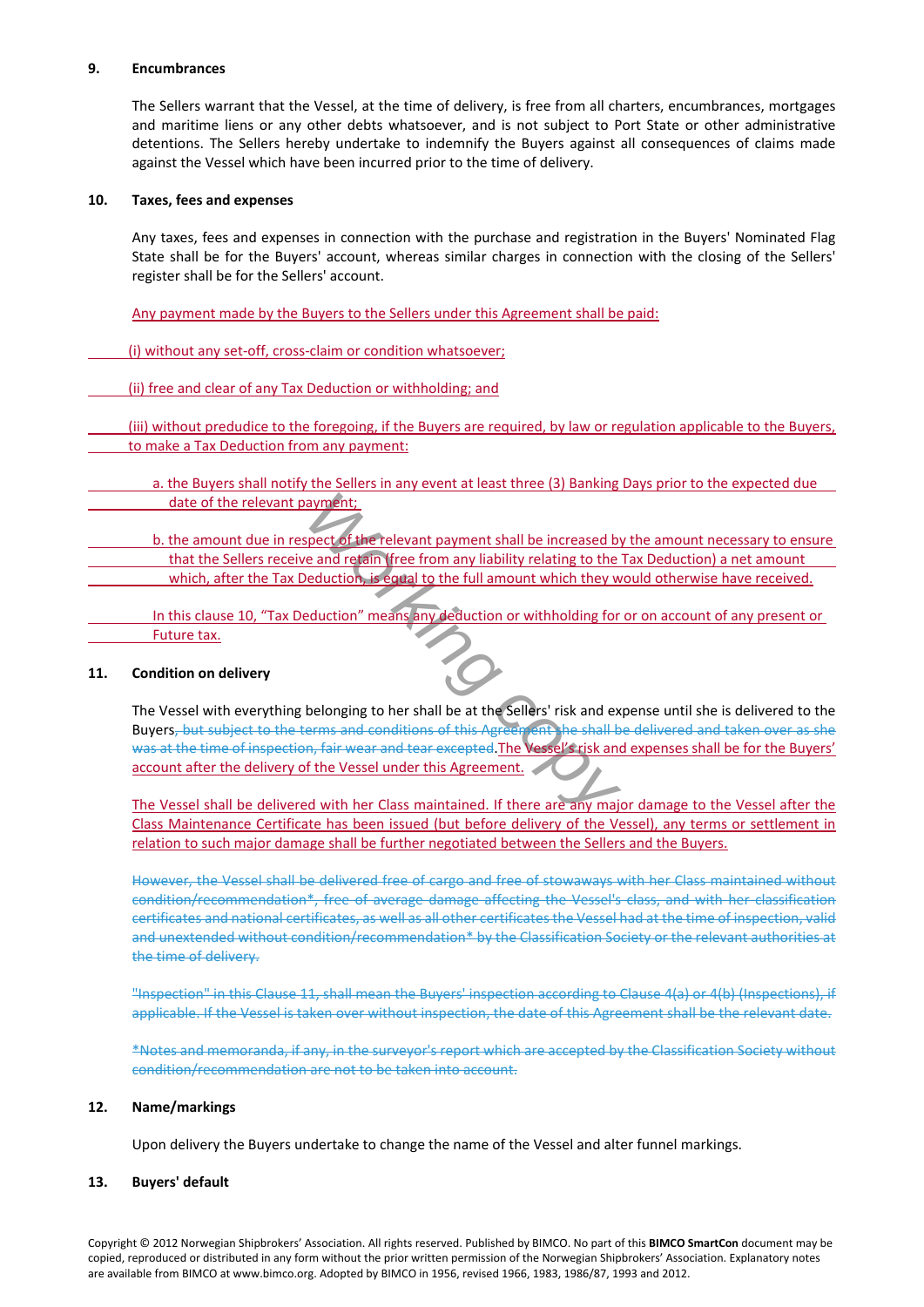Should the Deposit not be lodged in accordance with Clause 2 (Deposit), the Sellers have the right to cancel this Agreement, and they shall be entitled to claim compensation for their losses and for all expenses incurred together with interest.

Should the Purchase Price, together with any sum for the remaining bunkers and lubricating oils as specified in Clause 7 and all other sums payable by the Buyers not be paid in accordance with Clause 3 (Payment) or the Buyers fail to comply with Clause 19 (Sanctions) or Clause 22 (Anti-Money Laundering Laws), the Sellers have the right to cancel this Agreement, in which case the Deposit together with interest earned, if any, shall be released to the Sellers. If the Bidding Deposit does not cover their loss, the Sellers shall be entitled to claim further compensation for their losses and for all expenses incurred together with interest.

## **14. Sellers' default**

Should the Sellers fail to give Notice of Readiness in accordance with Clause 5(b) or fail to be ready to validly complete a legal transfer by the Cancelling Date the Buyers shall have the option of cancelling this Agreement. If after Notice of Readiness has been given but before the Buyers have taken delivery, the Vessel ceases to be physically ready for delivery and is not made physically ready again by the Cancelling Date and new Notice of Readiness given, the Buyers shall retain their option to cancel pursuant to the terms of this Agreement. In the event that the Buyers elect to cancel this Agreement, the Bidding Deposit together with interest earned, if any, shall be released-refunded to them immediately.

Should the Sellers fail to give Notice of Readiness by the Cancelling Date or fail to be ready to validly complete a legal transfer as aforesaid they shall make due compensation to the Buyers for their loss and for all expenses together with interest if their failure is due to proven negligence and whether or not the Buyers cancel this Agreement.

## **15. Buyers' representatives**

**Example 18 and the Union of the Parties and the Deposit has been**<br>**Example 18 and the Parties and the Deposit has been**<br>thives on board the Vessel at their sole risk and<br><u>to strict conformation to the epidemic prevention</u> After this Agreement has been signed by the Parties and the Deposit has been lodged, the Buyers have the right to place two (2) representatives on board the Vessel at their sole risk and expense, however, such right to placement is always subject to strict conformation to the epidemic prevention requirements of WHO, local port authorities and the Sellers' management company.

These representatives are on board for the purpose of familiarisation and in the capacity of observers only, and they shall not interfere in any respect with the operation of the Vessel. The Buyers and the Buyers' representatives shall sign the Sellers' P&I Club's standard letter of indemnity prior to their embarkation.

## **16. Law and Arbitration**

 (i) This agreement shall be governed by and construed in accordance with English law and any dispute arising out of or in connection with this Agreement shall be referred exclusively to arbitration in Hong Kong in accordance with the Arbitration Ordinance (Cap.609) or any statutory modification or re-enactment thereof save to the extent necessary to give effect to the provisions of this clause. The seat of arbitration shall be Hong Kong even where any hearing takes place in another jurisdiction.

 (ii) The reference shall be to three (3) arbitrators unless the parties agree otherwise. The arbitration proceedings shall be conducted in English.

(iii) The arbitration shall be conducted in accordance with the Hong Kong Maritime Arbitration Group Terms.

(iv) In cases where neither the claim nor any counterclaim exceeds the sum of USD 100,000 (or such other sum as the parties may agree) the arbitration shall be conducted in accordance with the Hong Kong Maritime Arbitration Group Small Claims Procedure.

 (v) The terms and procedures referred to in subclauses (iii) and (iv) shall be those current at the time when the arbitration proceedings are commenced. (a)\* This Agreement shall be governed by and construed in accordance with English law and any dispute arising out of or in connection with this Agreement shall be referred to arbitration in London in accordance with the Arbitration Act 1996 or any statutory modification or re- enactment thereof save to the extent necessary to give effect to the provisions of this Clause.

The arbitration shall be conducted in accordance with the London Maritime Arbitrators Association (LMAA) Terms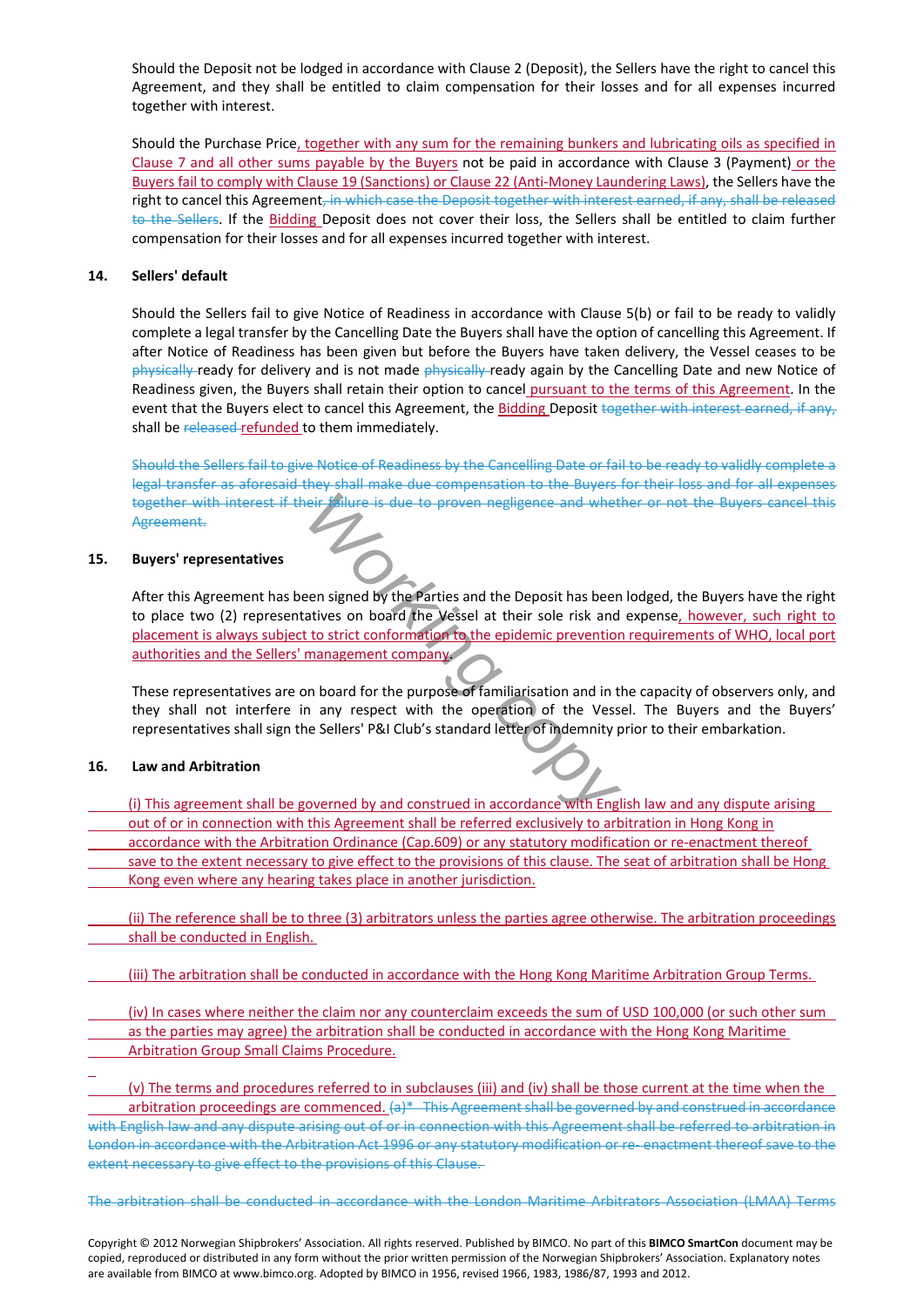current at the time when the arbitration proceedings are commenced.

The reference shall be to three arbitrators. A party wishing to refer a dispute to arbitration shall appoint its arbitrator and send notice of such appointment in writing to the other party requiring the other party to appoint its own arbitrator within fourteen (14) calendar days of that notice and stating that it will appoint its arbitrator as sole arbitrator unless the other party appoints its own arbitrator and gives notice that it has done so within the fourteen (14) days specified. If the other party does not appoint its own arbitrator and give notice that it has done so within the fourteen (14) days specified, the party referring a dispute to arbitration may, without the requirement of any further prior notice to the other party, appoint its arbitrator as sole arbitrator and shall advise the other party accordingly. The award of a sole arbitrator shall be binding on both Parties as if the sole arbitrator had been appointed by agreement.

In cases where neither the claim nor any counterclaim exceeds the sum of US\$100,000 the arbitration shall be conducted in accordance with the LMAA Small Claims Procedure current at the time when the arbitration proceedings are commenced.

(b)\* This Agreement shall be governed by and construed in accordance with Title 9 of the United States Code and the substantive law (not including the choice of law rules) of the State of New York and any dispute arising out of or in connection with this Agreement shall be referred to three (3) persons at New York, one to be appointed by each of the parties hereto, and the third by the two so chosen; their decision or that of any two of them shall be final, and for the purposes of enforcing any award, judgment may be entered on an award by any court of competent jurisdiction. The proceedings shall be conducted in accordance with the rules of the Society of Maritime Arbitrators, Inc.

In cases where neither the claim nor any counterclaim exceeds the sum of US\$ 100,000 the arbitration shall be conducted in accordance with the Shortened Arbitration Procedure of the Society of Maritime Arbitrators, Inc.

**Example 19 and contention exceeds the sum of US**<br> **We contended Arbitration Procedure of the Society of the Society of the Construct in accordance with the H**<br> **We construct in accordance with the H**<br> **We construct in acc** (c) This Agreement shall be governed by and construed in accordance with the laws of (state place) and any dispute arising out of or in connection with this Agreement shall be referred to arbitration at (state place), subject to the procedures applicable there.

\*16(a), 16(b) and 16(c) are alternatives; delete whichever is not applicable. In the absence of deletions, alternative 16(a) shall apply.

#### **17. Notices**

All notices to be provided under this Agreement shall be in writing.

Contact details for recipients of notices are as follows:

For the Buyers:

**Address: Telephone: E-mail: Attention:** 

For the Sellers:

**Address: Telephone: E-mail: Attention:** 

#### **18. Entire Agreement**

The written terms of this Agreement comprise the entire agreement between the Buyers and the Sellers in relation to the sale and purchase of the Vessel and supersede all previous agreements whether oral or written between the Parties in relation thereto.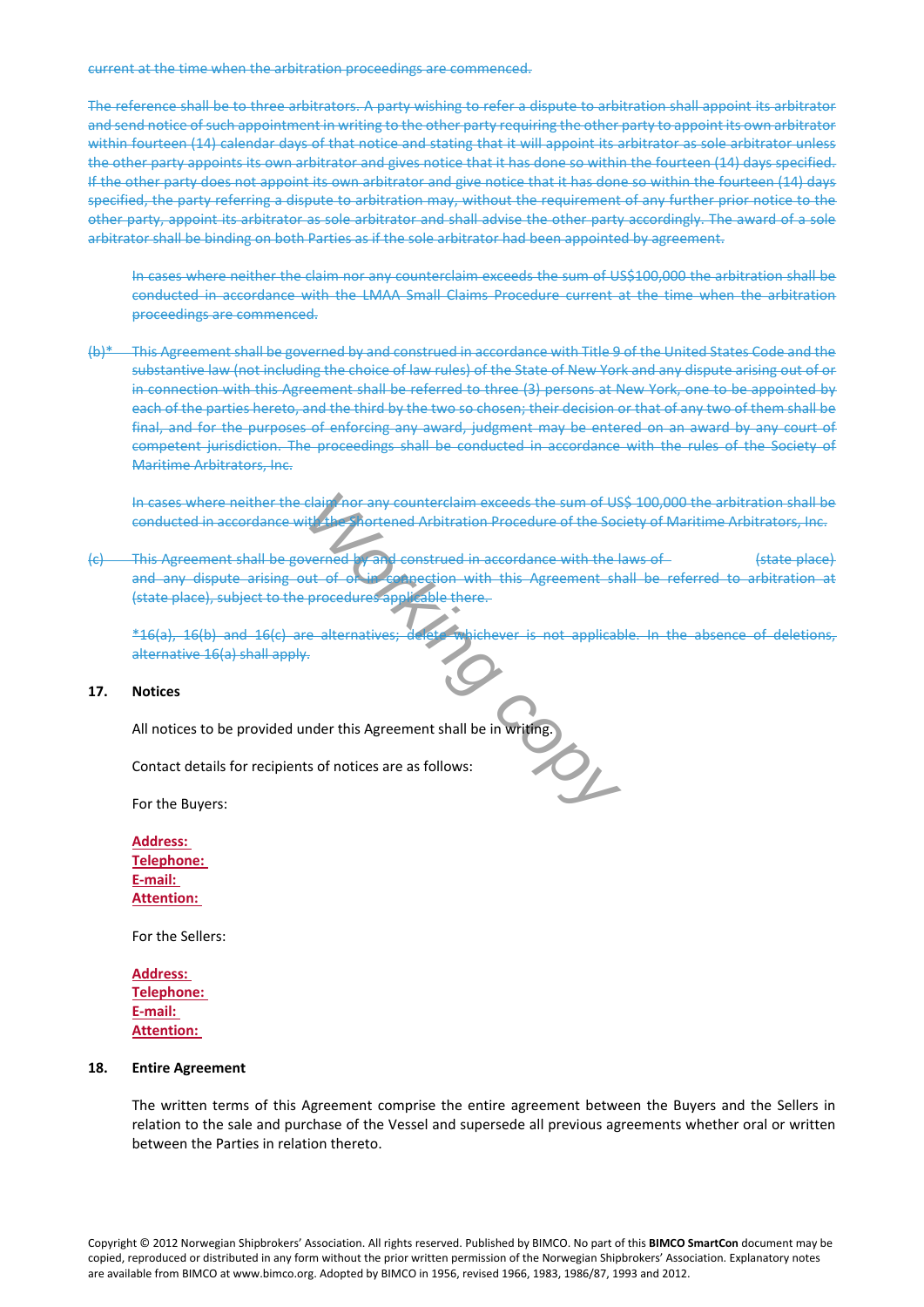Each of the Parties acknowledges that in entering into this Agreement it has not relied on and shall have no right or remedy in respect of any statement, representation, assurance or warranty (whether or not made negligently) other than as is expressly set out in this Agreement.

Any terms implied into this Agreement by any applicable statute or law are hereby excluded to the extent that such exclusion can legally be made. Nothing in this Clause shall limit or exclude any liability for fraud.

## 19. Sanctions

 (a) The Buyers represent and warrant to the Sellers that as of the date hereof and repeat such representation and warranties up to the date of delivery of the Vessel and the date of closing they:

(i) are not a Prohibited Person;

 (ii) are not owned or controlled by or acting directly or indirectly on behalf of or for the benefit of, a Prohitibited Person;

(iii) do not own or control a Prohibited Person;

(iv) do not have a Prohibited Person serving as a director, officer or, to the best of its knowledge, employee;

(v) comply with all laws and regulations in respect of Sanctions implemented from time to time; and

 (vi) have, implement and review timely a code of practice or policy in effect to minimise any risk of Sanctions, including without limitation the risk of any breach of this Clause 19.

**Examplemented Health Contains in respect of Sanctions implemented Health Comparison Singlemented the risk of any breach of this Clause 19.**<br> **Example 20** Person" shall mean any person (whether design respectively) and Per (b) In this Clause 19, "Prohibited Person" shall mean any person (whether designated by name or by reason of being included in a class of persons) against whom Sanctions are directed, including without limitation, any person against whom Sanctions are directed as a result of being (i) owned or controlled directly or indirectly by any person who is a designated target of Sanctions, or (ii) organised under the laws of, or a citizen or resident of, any Restricted Country, or otherwise a target of Sanctions.

 (c) In this Clause 19, "Restricted Country" shall mean any country or territory that is or whose government is, subject to Sanctions.

 (d) In this Clause 19, "Sanctions" shall mean any sanctions, embargoes, freezing provisions, prohibitions or other restrictions relating to trading, doing business, investment, exporting, financing or making assets available (or other activities similar to or connected with any of the foregoing):

 (i) imposed by law or regulation of the United Nations (including any of its member states) or its Security Council or the United States of America, the United Kingdom, the European Union (including any of its member states and the Council of the European Union), the People's Republic of China (including without limitation Hong Kong SAR), Singapore, Marshall Islands, the Republic of Panama or the government institution or agency of any of the foregoing; or

 (ii) otherwise imposed by any law or regulation applicable to the Buyers or to which the Buyers are subject (including without limitation, any regulation that, compliance with which is reasonable in the ordinary course of the Buyers' business) (which shall include without limitation, any extra-territorial sanctions imposed by law or regulation of the United States of America).

20. Amendments, waivers

No amendments or variations of this Agreement will be valid unless it is made in writing and signed by or on behalf of each Party. No failure or delay on the part of any Party in exercising any right, power or privilege under this Agreement shall operate as waiver thereof nor shall any single or partial exercise of any right, power or privilege hereunder preclude any other or further exercise thereof or the exercise of any other right, power or privilege under this Agreement.

## 21. No third party rights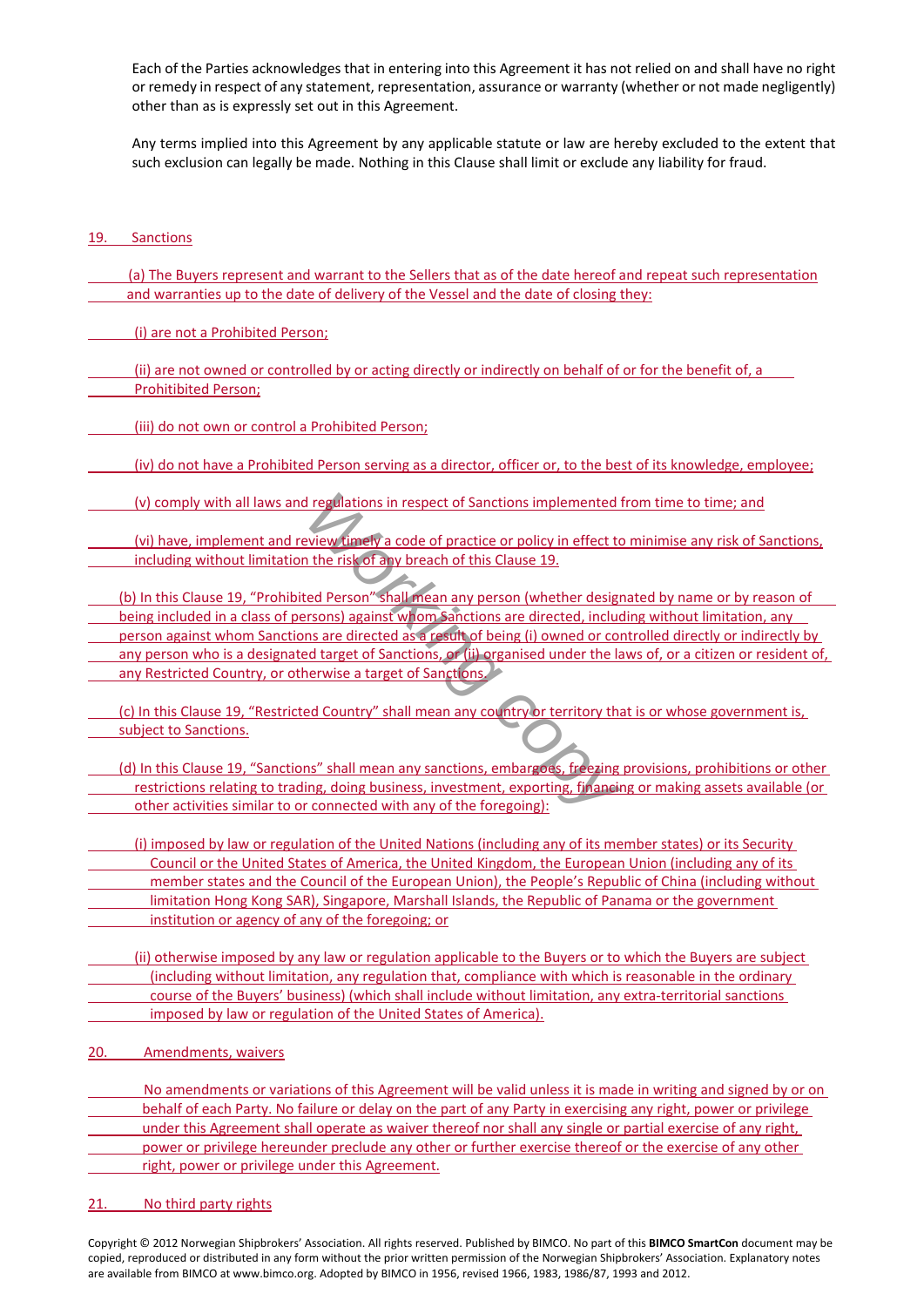No term of this Agreement is enforceable under the Contracts (Right of Third Parties) Act 1999 by a person who is not a party to this Agreement.

# 22. Anti-Money Laundering Laws

 The Buyers represent and warrant to the Sellers that as of the date hereof and repeat such representation and warranties up to the date of delivery of the Vessel and closing:

 (i) they are not in breach of any laws or regulations relating to the Vessel and its ownership, employment, operation, management and registration, and in particular they have complied with all Anti-Money Laundering Laws and have instituted and maintained systems, controls, policies and procedures designed to:

a. detect and prevent incidences of money laundering; and

b. promote and achieve compliance with Anti-Money Laundering Laws;

 (ii) they have not borrowed, or financed or authorised any person to directly or indirectly make available any payment to the Sellers for any purpose or in any manner that would breach any Anti-Money Laundering Laws; and

 (iii) they have procured their financier (if applicable), officers, directors, or, to the best of its knowledge, employees to comply with all Anti-Money Laundering Laws.

**Example Financial relations of the Multimary Statutes (including all applicable financial relations and the Multimedia and the European Union, the United Kingdom Hamerica, the European Union, the United Kingdom Hamerica,** In this Clause 22, "Anti-Money Laundering Laws" means all applicable financial record-keeping and reporting requirements, anti-money laundering statutes (including all applicable rules and regulations thereunder) and all applicable related or similar laws, rules, regulations or guidelines, of all jurisdictions including and without limitation, the United States of America, the European Union, the United Kingdom and the People's Republic of China (including without limitation, Hong Kong SAR) and which in each case are (a) issued, administered or enforced by any governmental agency having jurisdiction over the Sellers and the Buyers; (b) of any jurisdiction in which the Sellers and the Buyers do business; or (c) otherwise apply to the Sellers or the Buyers for any reason whatsoever.

# 23. COVID-19 pandemic Clause

 This Agreement is executed in times of unprecedented business interruptions and travel limitations due to the COVID-19 pandemic. It is the parties' declared intention and understanding to work closely together to perform fully under this Agreement and complete this transaction, finding mutually workable solutions for any unforeseeable challenges caused by such interruptions or limitations.

 The Sellers and the Buyers undertake to cooperate to find reasonable solutions to any material impediment that may arise as a consequence of the restrictions that may be officially imposed by Governmental authorities due to the COVID-19 pandemic, including but not limited to identifying an alternative place of delivery and/or time of delivery (including cancelling date) so to enable both Parties to manage such restrictions.

 If due to Sellers' sole reason that the Vessel cannot be delivered, the related costs/expenses for making the Vessel able to be delivered, shall be on Sellers' account. If due to Buyers' sole reason that the Vessel cannot be delivered, the related costs/expenses for making the Vessel able to be delivered, shall be on Buyers' account. In case, the intended delivery place become impossible for delivery after Sellers have tendered their Notice of Readiness, the costs/expenses for making the Vessel able to be smoothly and successfully delivered shall be shared equally by the Buyers and Sellers. Both Parties shall endeavor and cooperate to the best of their capability to find a mutually agreed and acceptable commercial solution.

Any such arrangements to be settled and mutually agreed in the form of an Addendum to this Agreement.

# 24. Confidentiality

 This Agreement shall be treated as strictly private and confidential among parties involved, unless its existence or any of its terms is required to be disclosed by law or by the rules of any listing authority or stock exchange on which one party's shares or those of any of a party's shareholder are listed or traded or reported to any regulator